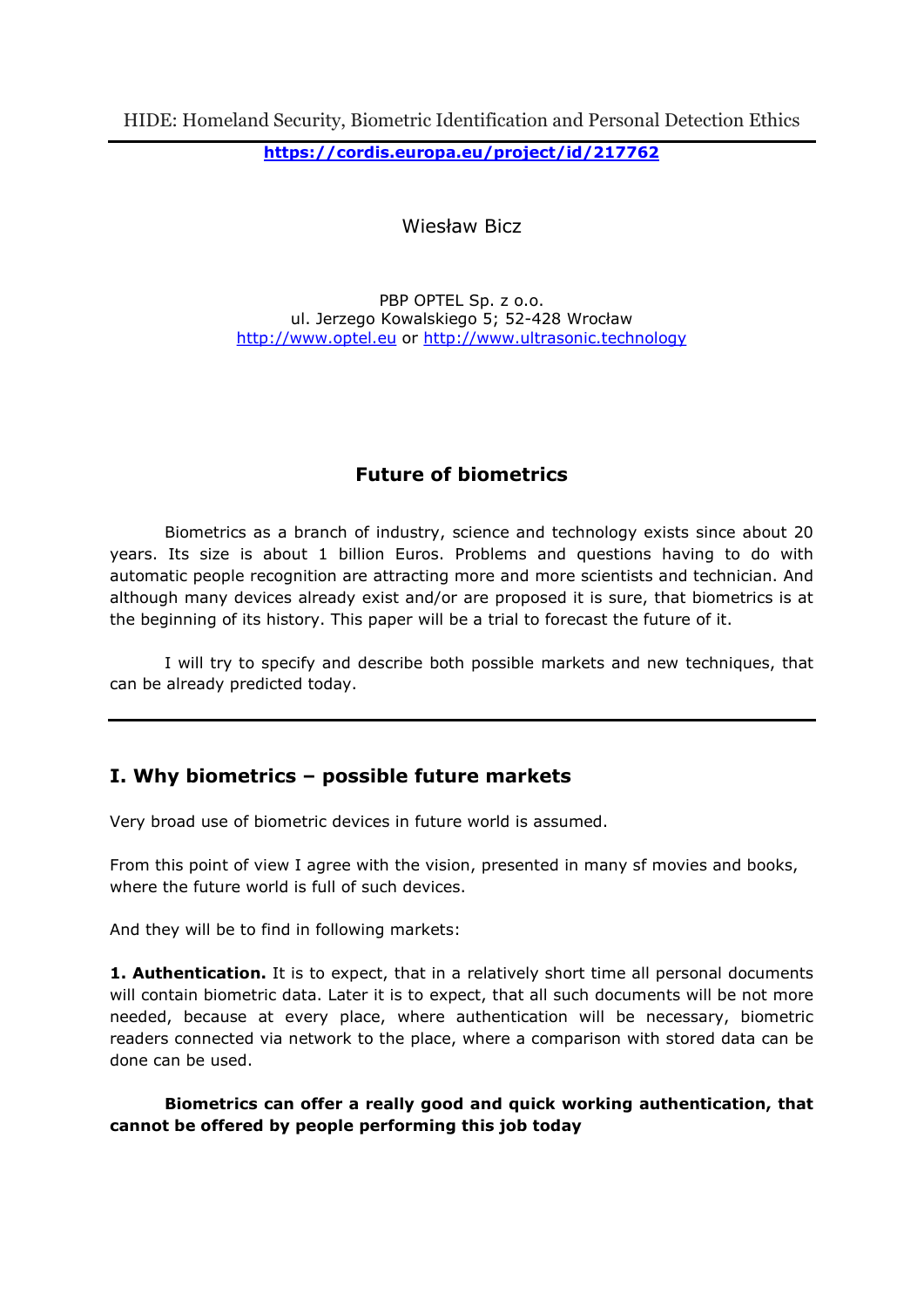2. Access and attendance control. Biometrics will surely gain acceptance in all kinds of access and attendance control: in homes, offices, computers, machines, devices, etc. This will be probably the largest market from the point of view of the amount of installed devices, but all this devices will only replace already existing ones, giving more convenience and security. Nobody will need to carry with him keys, cards, personal documents, etc. And it will also add security: not possible will be to steal such things, to use them in an unauthorized way.

#### Biometric devices will offer new quality, but not new possibilities.

**3. Travel control**. Many reasons are causing, that people traveling with planes, ferries, even trains should be individually registered, checked at many points, etc. Today mostly security concerns, visa regulations etc. are causing this. And because the amount of people traveling is large and will surely grow significantly already in the near future, all organizations having to do with such mass transport are interested in rationalization and automatisation of necessary procedures. This is especially the case in International Civil Aviation Organization. The pressure caused by growing amount of passengers is surely one of the largest reasons for introduction of biometric passports, visas and other documents.

## Passenger control functions in public transport will be much quicker and easier to perform, if biometric devices will be broadly used.

4. Financial and other transactions requiring authorization. In applications having to do with money it is already visible, that money in physical form (bank notes and coins) will be replaced by virtual form – data base entry. Today this happens in form of credit or bank cards, pocket electronic money, etc. But it is also visible, that in most cases the card is not important, because money has an owner and can be directly connected to a person. Spreading of biometric authentication in banking and trade will cause, that such physical objects as cards are not more necessary – virtual money can be directly connected to a person (or to the legal person). This will cause a significantly change not only in behavior of people, but also in the possibilities, that governmental organizations will have in surveillance of money movements. I would expect two possible developments as the reaction to this situation: people can be against the solely virtual money and they can also try to change the tax and economic system in the way that they can live with only virtual money. The second solution will come later, but is significantly better.

### The possibility to authorize all other legal transactions with biometric means will make many of such operations significantly easier, secure and more convenient.

**5. Remote voting (authorization).** It seems that the most important change in the society will be caused by the creation of a fully new market for biometric devices  $- I$ would call it remote authorization. Already existing and future developments of networks together with biometric solutions that works through networks will create the possibility to authorize transaction (to vote, to make decision) without the need to be personally at the specified place. This is partially possible today, but for example in the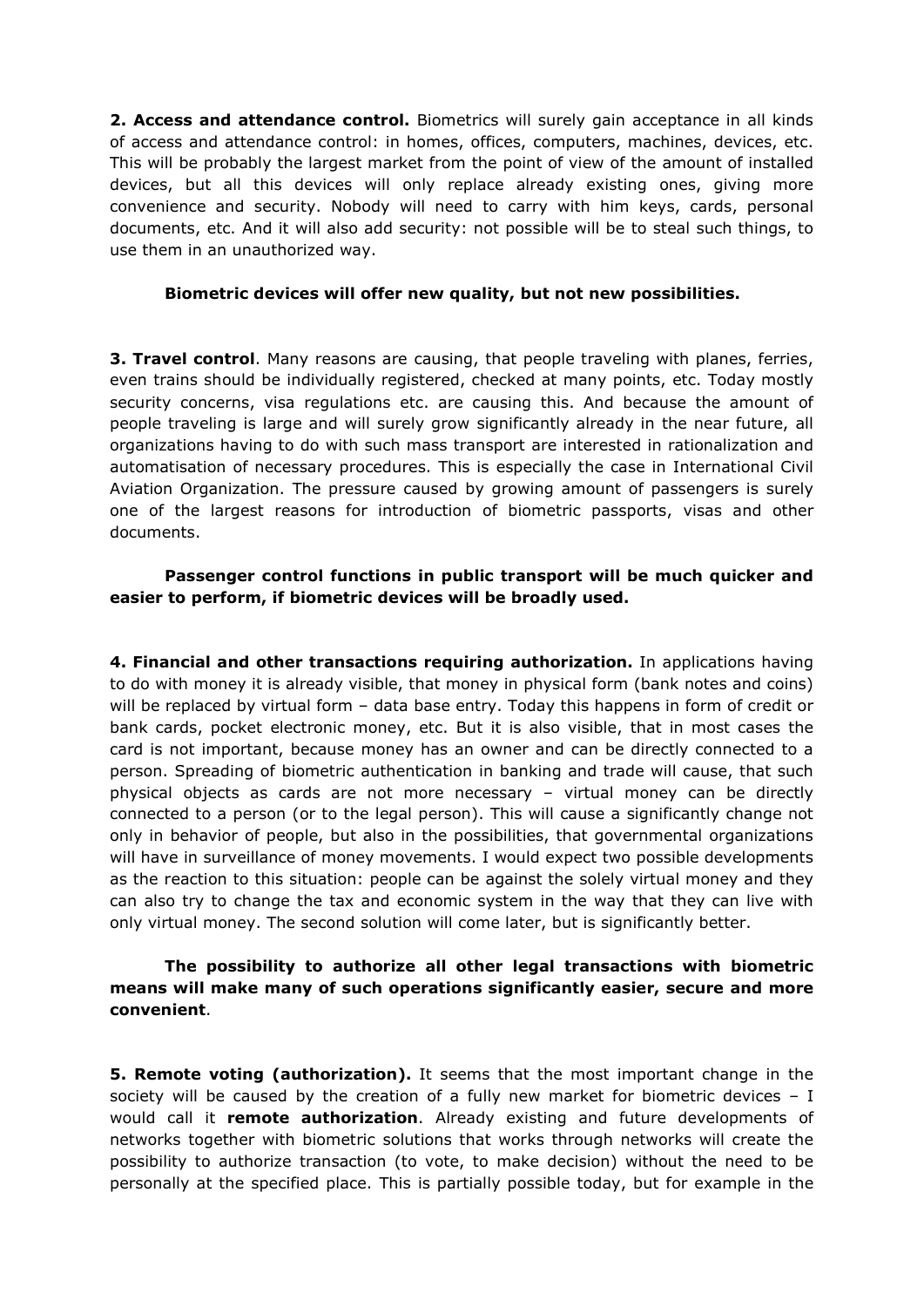case of large scale elections not realistic until appropriate biometric solutions will not work properly. From my point of view it will be necessary to develop new devices, but the same devices can be also used for any others purposes –as computers accessories, access control devices, etc. But it is sure, that the devices, which are in use today, cannot give the guarantee to recognize a person, which is available only through network. The risk of betraying them is too large.

#### Significant changes in political systems can be expected.

After properly working devices exist and are not costly, the possibility of remote voting (decision making) can cause a major change in all democratic societies: The idea of direct democracy can be realized in a large scale and work at low cost. Necessary democratic decisions can be made practically every day - even in large societies. It is only a speculation today, but I would think, that this perspective can lead to the largest change in the social life, which can be caused by biometric technologies – to the change in political system and power structures - it will be not more necessary to have representative democracy.

In association with changes in banking and money transfer techniques remote voting and authorization can significantly influence political, economical and tax systems: the control of money transfers will be easier, it will be also easier to compete "black economy", but this can also cause, that people will be much stronger interested in controlling politicians in the questions of spending taxes and lowering the cost, caused by the function of their governments. Remote voting will give them thispossibility.

**6. Use of automatic working devices.** With the help of biometrics it will be easier to track the actions of user of any devices and machines, adapt their functions to his needs and to demand his liability for actions caused. I assume that this can slowly change many areas of life and create a large market for devices that are able to recognize their users and react according to their needs. The development of such machines began already, some devices are working, other are proposed as ideas: The main goal of this development is the creation of machines able to recognize their user or people doing something in their vicinity. This feature can be very important for work in factories, offices, hospitals, for use of cars, home appliances, etc. In all such cases it may be important or convenient, that the machine "knows" who is using it (or try to do it, but shouldn't). This allows automatic adaptation to the needs of people, but also tracking of their actions and reacting in the case of misuse.

#### Machines will be able to serve people as live servants – they will "know" their individual needs.

**7. Action control**. At the last place I would specify a market that can be seen as a part of previous ones but it has special features and can require specific devices: In the case of potentially dangerous devices it is necessary or would be good to control the use of them - to prevent that unauthorized people can use them or to track, who has used them in a specific situation. This is the case with cars, that shouldn't be used by people without driving license or drunken, with dangerous machines, that must be used by people with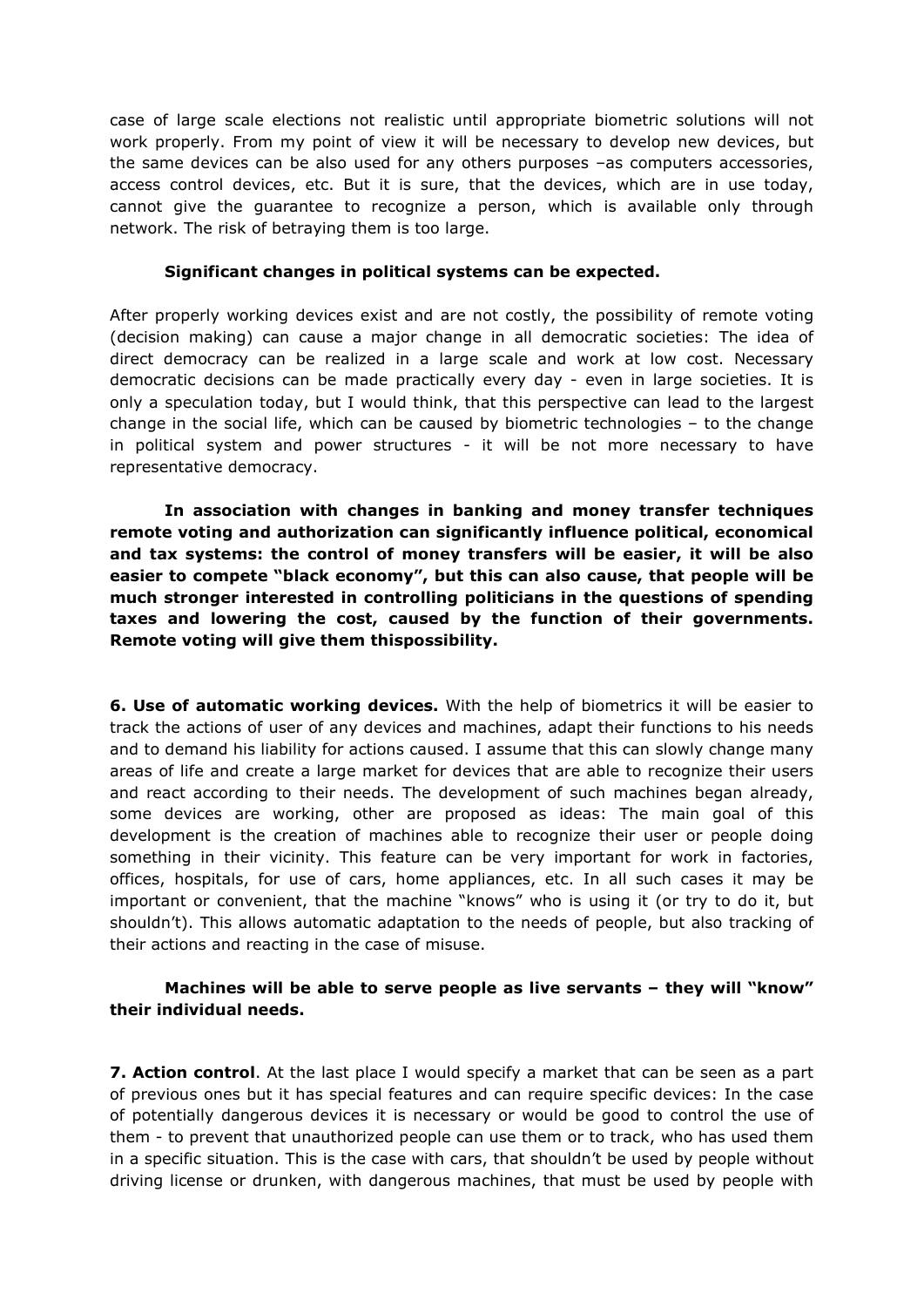appropriate knowledge, a special case are weapons: it would be very good if every weapon could be used only by authorized person. This would make the use of plundered weapons impossible, but also allow to track, who has used a specific weapon for a crime. This market is specific, because biometric devices for action control must have special features: in the case of weapons they must react in real time (probably quicker than 0.1 second). In practically all cases they must be integrated in such elements as handles, triggers, steering wheels... In some cases they must also be able to recognize the condition of the user and eliminate for example drunken car drivers.

This is a fully new possibility of controlling man's actions, not given today.

It is surely not possible for me to specify all possible markets for biometric devices, which can emerge in the future. I would be grateful any other idea, that I have not included here.

# II. Technologies for biometric devices

Now we will try to consider, which technologies can be used for biometric purposes. This outlook is based on technologies that can be proposed now, based on actual physical knowledge. It is not possible to predict further development of physics and I will not try to do it.

To make this outlook easier, possible technologies will be divided in areas, according to the physical method used and than according to the elements or functions of the body, taken for the recognition:

#### Methods, that can be used in biometric devices

#### A. Optical technologies:

Such technologies are used in fingerprint, hand shape, face, iris, veins and also in all other cases, where optical parameters are interesting. Special case is iris and retina recognition – there is no other possibility to make contact less iris or retina recognition. Another special case are techniques for remote temperature sensing. This can be done only with infrared cameras. In all other cases different techniques are possible too.

#### B. Acoustical technologies:

Only acoustical technologies are available for voice recognition. Ultrasound can be used for many other cases: for fingerprint recognition it is used already, it is possible to use acoustical holography for shape recognition of hand, face and other body parts, and for tracking of movements. The advantage of this technique can be the possibility of direct 3D evaluation. Vein recognition is naturally possible too, together with analysis of internal structures of the man's body.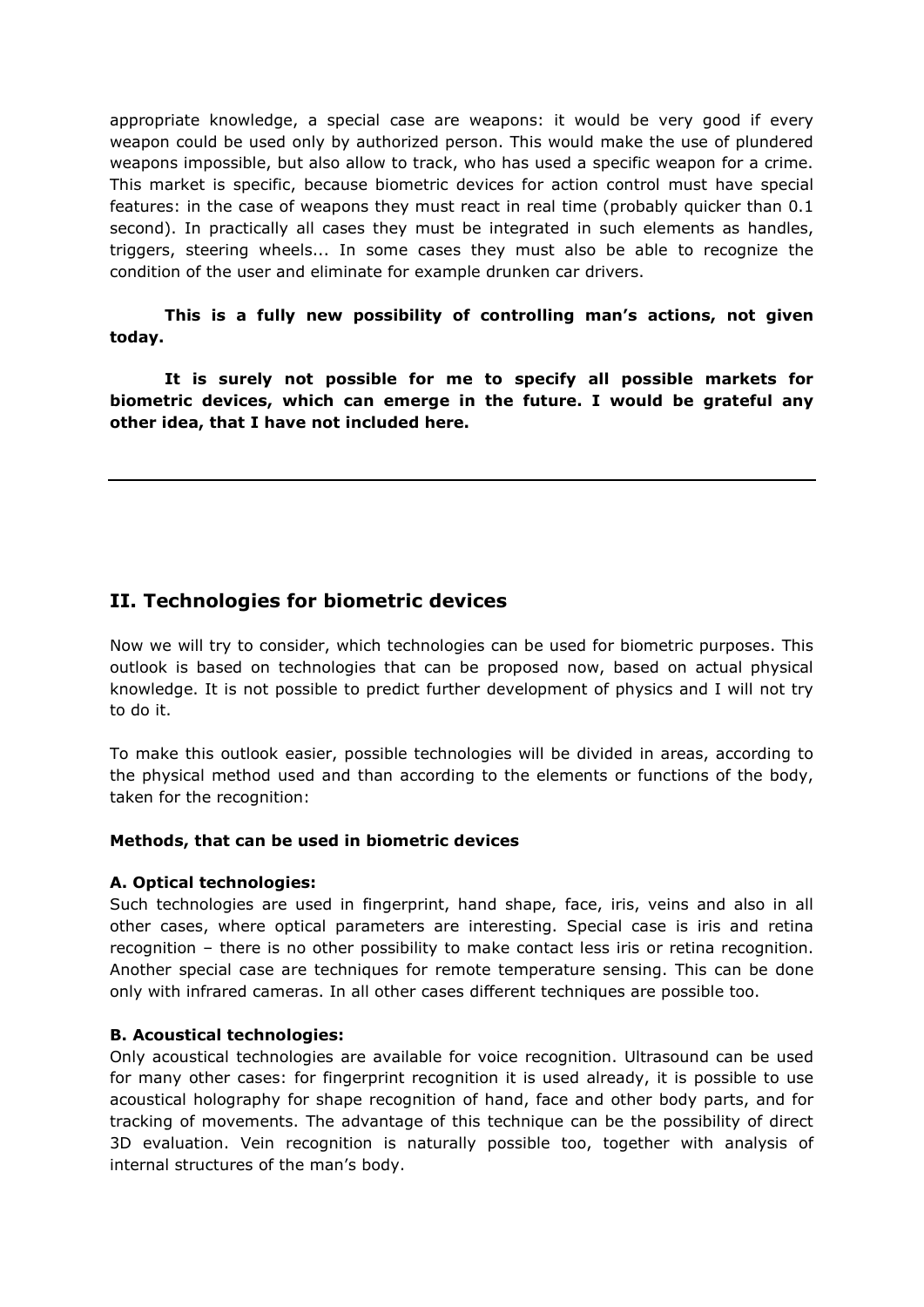#### C. Microwaves:

As far as I know, they are not used in biometric devices now, but especially THz- waves can be used in the future. The ability of this waves to propagate through clothes can allow to use them for body shape recognition. Microwaves are also used for movement tracking.

#### D. Capacitive sensors:

Sensors reacting to local capacity changes are used for finger recognition. It is possible to use capacity sensors for tracking movements.

#### E. Pressure (tactile) sensors:

Such sensors are used for fingerprint recognition, but also for movement tracking (for example signature recognition).

#### F. X- γ- or particle rays technologies:

Their use is not realistic today, because the amount of energy required for techniques would prohibit their use in biometric devices as too dangerous for people. But such possibility cannot be excluded in the future. The development of the technology can especially in the case of x-rays cause, that the use of this technology will be possible. All such techniques can allow to analyze the internal body structures.

#### G. Magnetic fields:

Magnetic fields are especially interesting in connection with tomography. It is a technology that from today's point of view can be considered as unrealistic, but further development of it can cause that especially for the investigation of body parts, such as finger or hands the use of it cannot be excluded. More realistic seems to be the use of specific reaction of man's body to changing magnetic fields. Such techniques can be surely considered as realistic, although it is not easy to tell, if they will be really useful.

#### H. Electric fields:

Man's body is surely reacting to electric fields and creating them. Both phenomena can be used for recognition. Today it is only partially the case in capacitive fingerprint sensors, but there are much more possibilities that can be used. It is not possible to tell now, if this possibilities will occur as useful for recognition of people.

#### I. Chemical emissions:

Each living body produces streams of particles, which can be analyzed from the chemical point of view. This is the case with odor, and especially with particles that contains DNA or RNA strains. Disadvantage can be the ease to fool such techniques. But especially odor detection can be useful for example for tracking purposes (in the applications for the market number 6).

## Body parts or features that can be used for biometric recognition Already used or proposed:

a. Fingerprints or other elements of finger, such as veins inside.

**b. Palms, its prints** and/or the whole hand (feet recognition would be also possible, although not very practical in most cases).

- c. Signature, art of typing.
- d. Voice.
- e. Iris, retina, features of eye movements.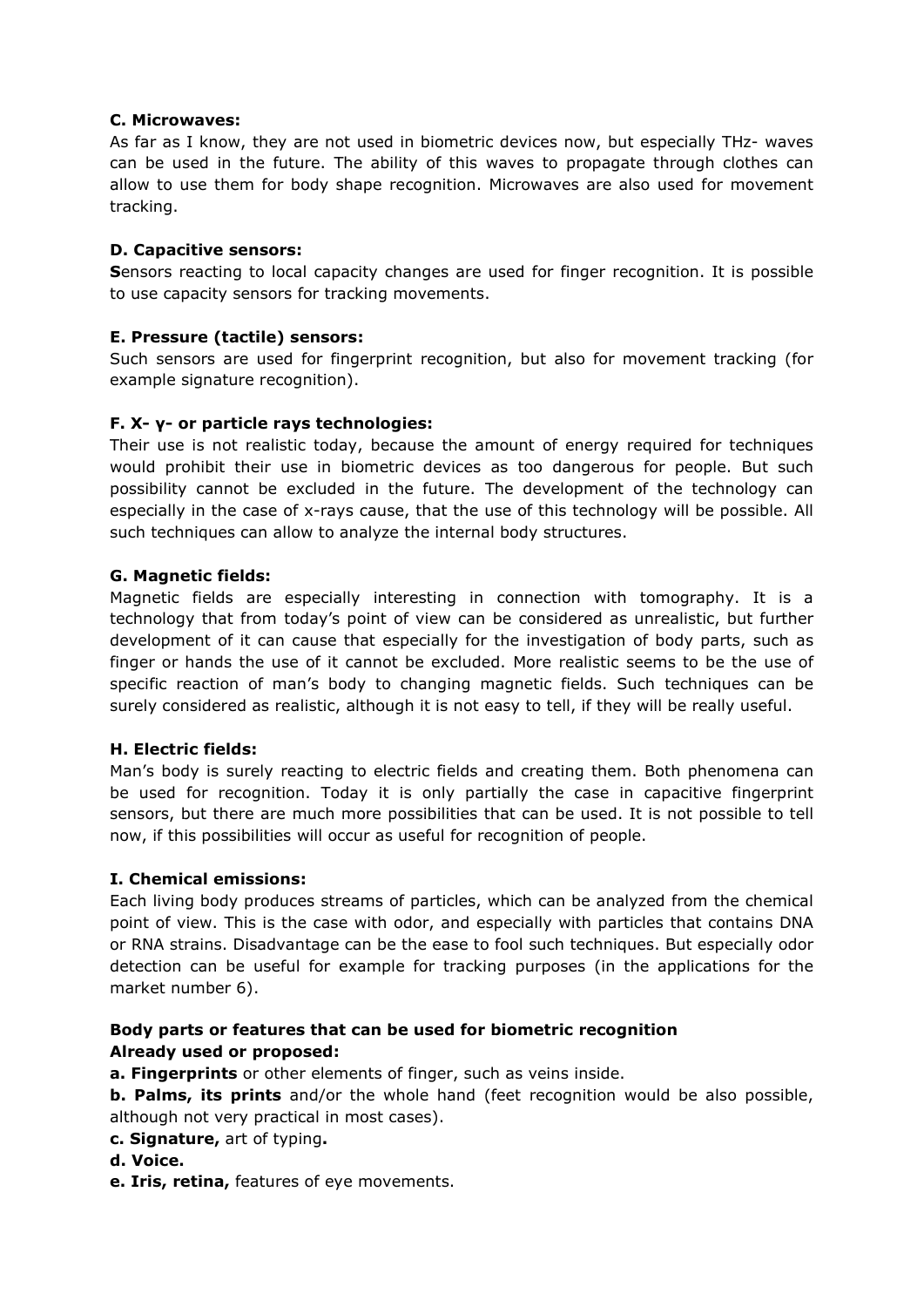f. Face, head - its shape, specific movements.

g. Other elements of head, such as ears, lip prints.

h. Gait.

- i. Odor.
- j. DNA.
- k. ECG
- l. EEG

#### Imaginable today:

Body shape recognition.

Investigation of internal structure of body parts and its living structures.

Analysis of other electrical and magnetic fields, created by man's body or of its reactions to such fields.

Analysis of face and head vibrations during speaking.

In the case of devices, where authorization (local or remote) is required, it is also necessary to recognize, if the person, who will make such authorization is really willing to do it. It will require that such devices must have the ability to recognize additional actions, which can be caused only by the will expression of the person, wishing authorization. Many possibilities for such action are existing:

- Signature;

- Other specific movements of hand, eye or other body parts;

- Voice commands.

# III. An attempt to predict, which devices can occur on biometric market in the near future.

It is surely a very difficult job to try to predict new developments and because I am personally involved in such developments it is also not possible for me to be neutral. But I will to do it:

 Very realistic and even necessary will be the development of techniques that can recognize people, observing their behavior. One can observe, that such developments are already going on and will create a variety of different approaches, used in even relatively simple devices. So called multimodal biometric will be used in such devices too: voice, face, and body shape recognition is to expect – all methods that can be used without direct contact. I would expect, that in a relatively short time a large amount of devices, that I have defined as belonging to the market number 6 will occur. A special role will play here the software that will be more and more able to evaluate the behavior and knowledge of people in the way similar to the way as living people are able to do it.

 The second development, which I would expect will be caused by the awareness, that already proposed devices are not able to recognize living and real biometric features and must be replaced by devices that cannot be fooled. And because I am sure, that the ultrasonic technology for finger recognition, that I have proposed is able to it, I would expect, that it will be used. Especially because it has many additional advantages: it allows the integration of sensor in existing elements, such as screens, handles, windows.